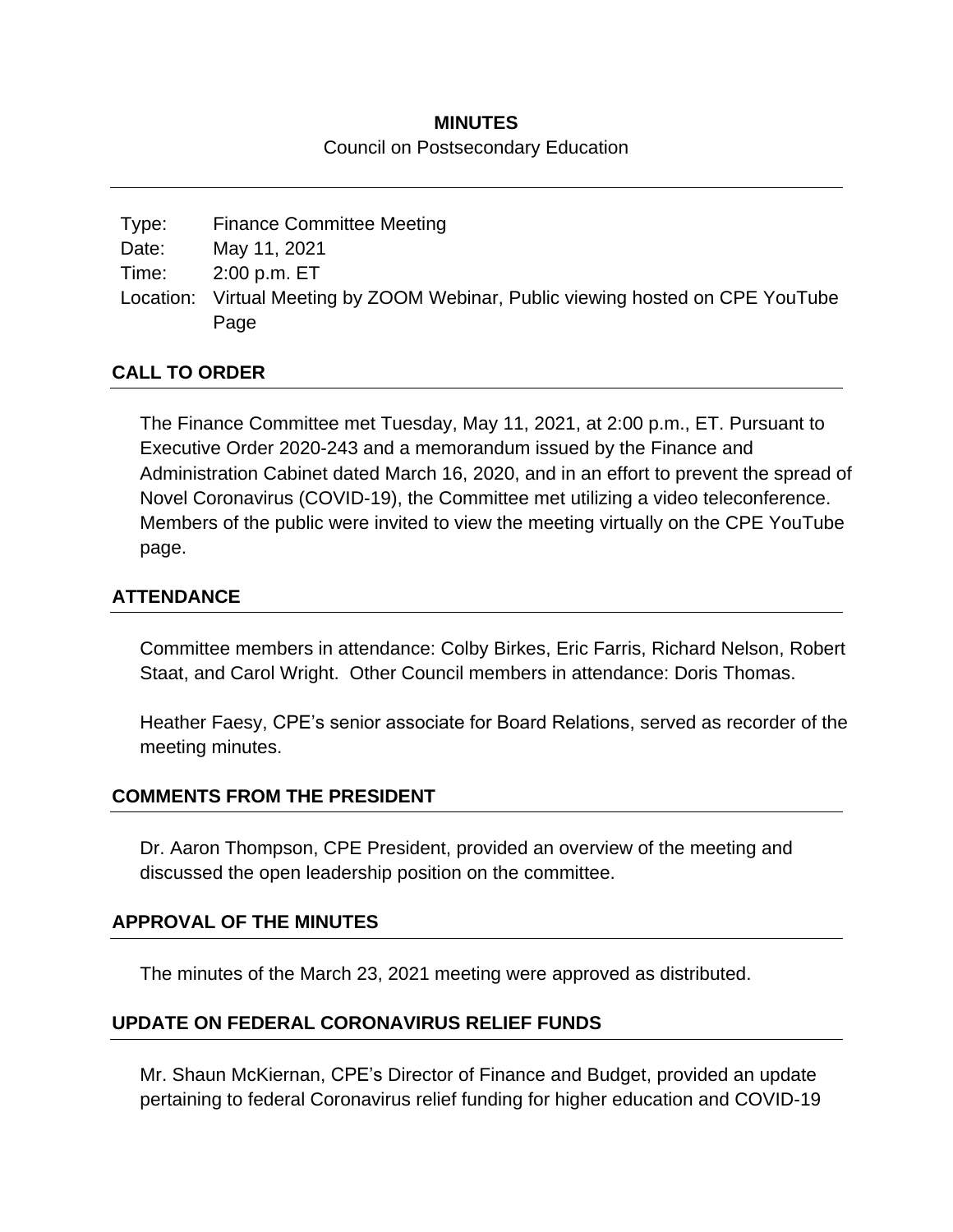costs and foregone revenue at Kentucky public postsecondary institutions. He discussed the funding distributions from the Higher Education Emergency Relief Fund (HEERF), the Governor's Emergency Education Relief Fund (GEER) and Coronavirus Relief Fund and the allowable uses of those funds. He also presented the estimated sector allocations to be released via the American Rescue Plan Funds.

Mr. McKiernan also provided a comparison of Federal Coronavirus Relief Funds and COVID-19 Related Costs and Foregone Revenue for fiscal years 2019-20 and 2020- 21. As of May 5, 2021 the total awards for public universities have totaled about \$278 million and the total eligible costs and foregone revenue have totaled \$440 million, leaving a deficit of \$162 million.

# **TUITION AND MANDATORY FEE RECOMMENDATION**

Dr. Bill Payne, CPE's Vice President of Finance and Administration, presented the tuition and mandatory fee staff recommendation and relevant data that supports the proposed parameters. Key data areas discussed included state funding amounts distributed in the 2020-21 fiscal year, fixed and unavoidable costs, enrollment trends, and tuition rates over the previous 20 years.

The following staff recommendation was made:

Resident undergraduate tuition and mandatory fee ceilings for academic years 2021- 22 and 2022-23 that equate to:

- A maximum base rate increase of no more than 3.0 percent over two years, and a maximum increase of no more than 2.0 percent in any one year, for public research and comprehensive universities.
- A maximum base rate increase of no more than  $$5.00$  per credit hour over two years, and a maximum increase of no more than  $$3.00$  per credit hour in any one year, for students attending KCTCS institutions.

Public institutions may also be allowed to submit for Council review and approval:

- Nonresident undergraduate tuition and fee rates that comply with the Council's *Tuition and Mandatory Fees Policy*, or otherwise adhere to provisions of an existing Memorandum of Understanding between the Council and an institution.
- Market competitive tuition and fee rates for graduate and online courses.